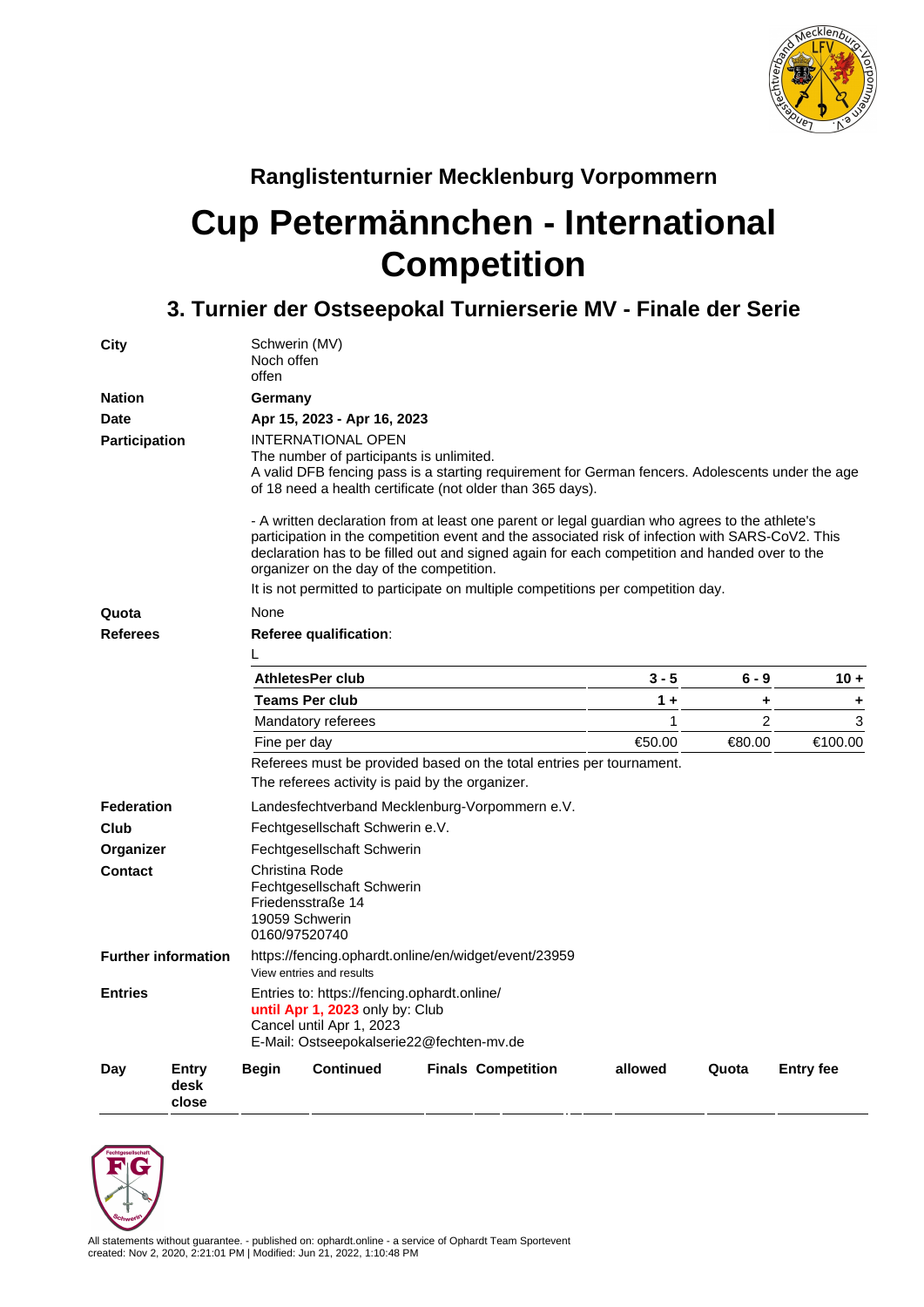

| 15.04.                                                           | 08:30       | 09:00                     |                         |        |                         |                             | Foil Women's 1 U15 2008 - 2011                                                          |  | €15.00 |
|------------------------------------------------------------------|-------------|---------------------------|-------------------------|--------|-------------------------|-----------------------------|-----------------------------------------------------------------------------------------|--|--------|
|                                                                  |             |                           |                         |        |                         |                             | Foil Women's   U13 2010 - 2011                                                          |  | €15.00 |
|                                                                  |             |                           |                         |        |                         |                             | Foil Women's 1 U11 2012 - 2013                                                          |  | €10.00 |
|                                                                  |             |                           |                         |        |                         |                             | Foil Women's 1 U9 2014 - 2016                                                           |  | €10.00 |
|                                                                  |             |                           |                         |        |                         | Foil Men's                  | I U15 2008 - 2011                                                                       |  | €15.00 |
|                                                                  |             |                           |                         |        |                         | Foil Men's                  | I U13 2010 - 2011                                                                       |  | €15.00 |
|                                                                  |             |                           |                         |        |                         | Foil Men's                  | I U11 2012 - 2013                                                                       |  | €10.00 |
|                                                                  |             |                           |                         |        |                         | Foil Men's                  | I U9 2014 - 2016                                                                        |  | €10.00 |
| 16.04.                                                           | 08:30       | 09:00                     |                         |        |                         |                             | Foil Women's T U15 2008 - 2011                                                          |  | €30.00 |
|                                                                  |             |                           |                         |        |                         |                             | Foil Women's T U13 2010 - 2011                                                          |  | €30.00 |
|                                                                  |             |                           |                         |        |                         |                             | Foil Women's T U11 2012 - 2013                                                          |  | €30.00 |
|                                                                  |             |                           |                         |        |                         | Foil Men's                  | T U15 2008 - 2011                                                                       |  | €30.00 |
|                                                                  |             |                           |                         |        |                         | Foil Men's                  | T U13 2010 - 2011                                                                       |  | €30.00 |
|                                                                  |             |                           |                         |        |                         | Foil Men's                  | T U11 2012 - 2013                                                                       |  | €30.00 |
| Equipment check Day                                              |             |                           | <b>Time</b>             | Day    | Time                    | Competition                 |                                                                                         |  |        |
|                                                                  |             | 15.04.                    | 08:00<br>until<br>15:00 |        |                         | Foil Women's U15 Individual |                                                                                         |  |        |
|                                                                  |             |                           |                         |        |                         | Foil Women's U13 Individual |                                                                                         |  |        |
|                                                                  |             |                           |                         |        |                         | Foil Women's U11 Individual |                                                                                         |  |        |
|                                                                  |             |                           |                         |        |                         | Foil Women's U9 Individual  |                                                                                         |  |        |
|                                                                  |             |                           |                         | 16.04. | 08:00<br>until<br>15:00 | Foil Men's U15 Individual   |                                                                                         |  |        |
|                                                                  |             |                           |                         |        |                         | Foil Men's U13 Individual   |                                                                                         |  |        |
|                                                                  |             |                           |                         |        |                         | Foil Men's U11 Individual   |                                                                                         |  |        |
|                                                                  |             |                           |                         |        |                         | Foil Men's U9 Individual    |                                                                                         |  |        |
|                                                                  |             |                           | 14:00<br>until<br>15:00 | 16.04. | 08:00<br>until<br>15:00 | Foil Women's U15 Team       |                                                                                         |  |        |
|                                                                  |             |                           |                         |        |                         | Foil Women's U13 Team       |                                                                                         |  |        |
|                                                                  |             |                           |                         |        |                         | Foil Women's U11 Team       |                                                                                         |  |        |
|                                                                  |             |                           |                         |        |                         | Foil Men's U15 Team         |                                                                                         |  |        |
|                                                                  |             |                           |                         |        |                         | Foil Men's U13 Team         |                                                                                         |  |        |
|                                                                  |             |                           |                         |        |                         | Foil Men's U11 Team         |                                                                                         |  |        |
| 15.04. 08:45 Foil<br><b>Referee meeting</b><br>16.04. 08:45 Foil |             |                           |                         |        |                         |                             |                                                                                         |  |        |
| <b>Delegation</b><br>meeting                                     | 15.04.08:30 |                           |                         |        |                         |                             |                                                                                         |  |        |
| Opening<br>ceremony                                              |             | 15.04.08:50               |                         |        |                         |                             |                                                                                         |  |        |
| <b>Payment</b>                                                   |             | <b>Payment</b><br>Invoice |                         |        |                         | <b>Surcharge</b>            | <b>Remarks</b><br>The invoices are generated after the event based<br>on actual results |  |        |
| <b>Competition</b><br>manager                                    |             | Christina Rohde           |                         |        |                         |                             |                                                                                         |  |        |
| <b>Tournament</b><br>Jürgen Becker<br><b>officials</b>           |             |                           |                         |        |                         |                             |                                                                                         |  |        |
|                                                                  |             |                           |                         |        |                         |                             |                                                                                         |  |        |



All statements without guarantee. - published on: ophardt.online - a service of Ophardt Team Sportevent created: Nov 2, 2020, 2:21:01 PM | Modified: Jun 21, 2022, 1:10:48 PM